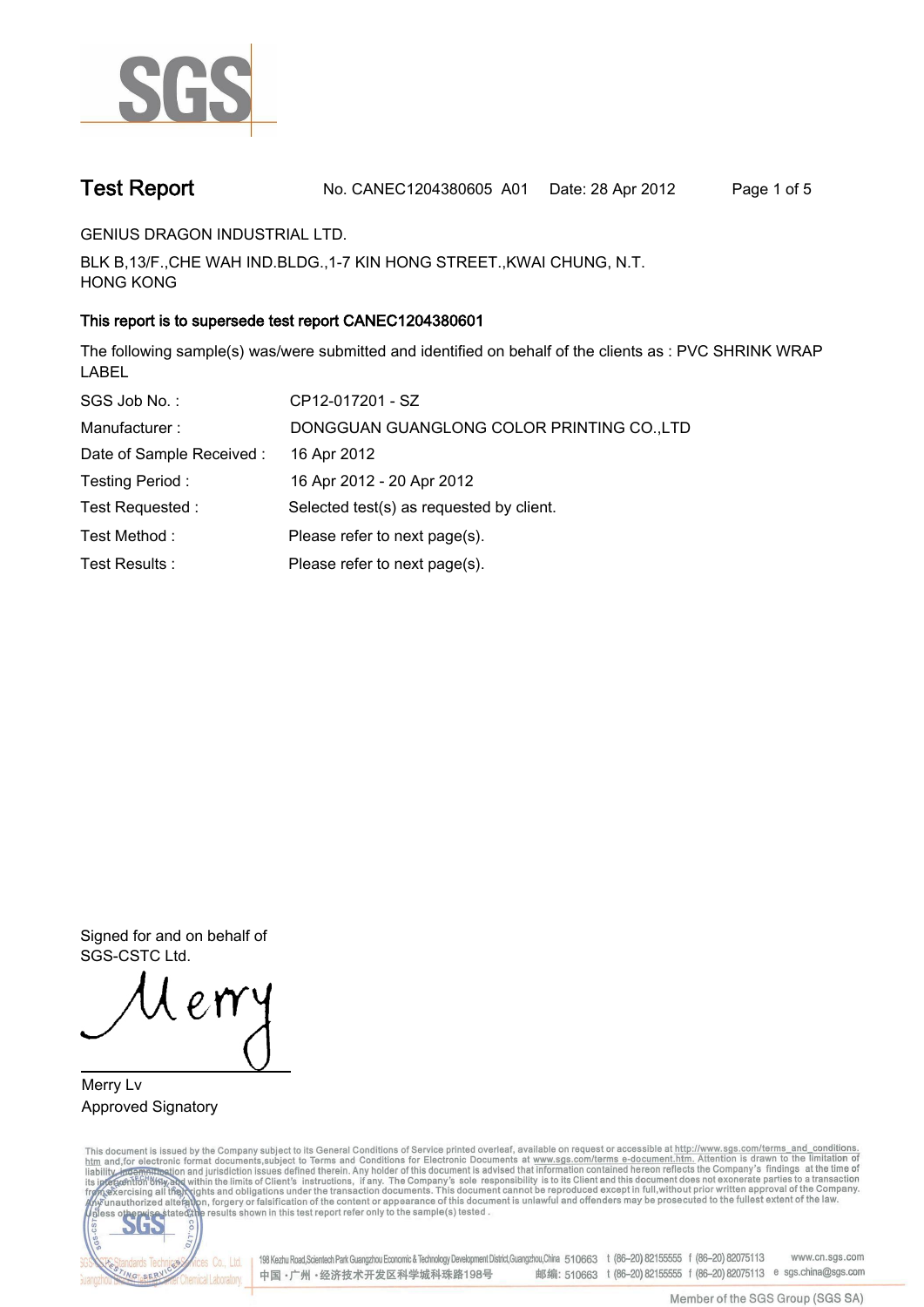

**Test Report. No. CANEC1204380605 A01 Date: 28 Apr 2012. Page 2 of 5.**

**Test Results :.**

**Test Part Description :.**

| Specimen No. | <b>SGS Sample ID</b> | <b>Description</b> |  |
|--------------|----------------------|--------------------|--|
|              | CAN12-043806.001     | Transparent film   |  |

**Remarks :.(1) 1 mg/kg = 1 ppm = 0.0001%.**

**(2) MDL = Method Detection Limit.**

**(3) ND = Not Detected ( < MDL ).**

**(4) "-" = Not Regulated.**

## **Phthalates.**

**Test Method :. With reference to EN14372: 2004, analysis was performed by GC-MS..**

| Test Item(s)                        | Unit    | <b>MDL</b> | <u>001</u> |
|-------------------------------------|---------|------------|------------|
| Dibutyl Phthalate (DBP)             | % (w/w) | 0.003      | ND         |
| Benzylbutyl Phthalate (BBP)         | % (w/w) | 0.003      | ND         |
| Bis-(2-ethylhexyl) Phthalate (DEHP) | % (w/w) | 0.003      | ND         |
| Diisononyl Phthalate (DINP)         | % (w/w) | 0.010      | 5.726      |
| Di-n-octyl Phthalate (DNOP)         | % (w/w) | 0.003      | <b>ND</b>  |
| Diisodecyl Phthalate (DIDP)         | % (w/w) | 0.010      | <b>ND</b>  |
| Dimethyl Phthalate (DMP)            | % (w/w) | 0.003      | <b>ND</b>  |
| Diethyl Phthalate (DEP)             | % (w/w) | 0.003      | ND.        |
| Diisobutyl Phthalate (DIBP)         | % (w/w) | 0.003      | <b>ND</b>  |
| Dinonyl Phthalate (DNP)             | % (w/w) | 0.003      | ND         |
| Diisooctyl Phthalate (DiOP)         | % (w/w) | 0.010      | ND         |
| Dipropyl Phthalate (DPrP)           | % (w/w) | 0.003      | ND         |
| Dicyclohexyl Phthalate (DCHP)       | % (w/w) | 0.003      | ND         |
| Dipentyl Phthalate (DPP)            | % (w/w) | 0.003      | ND         |
| Dibenzyl Phthalate (DBzP)           | % (w/w) | 0.003      | ND         |
| Diphenyl Phthalate (DPhP)           | % (w/w) | 0.003      | ND         |
| Di-n-hexyl Phthalate (DnHP)         | % (w/w) | 0.003      | ND         |

## **Notes :.**

This document is issued by the Company subject to its General Conditions of Service printed overleaf, available on request or accessible at http://www.sgs.com/terms\_and\_conditions.<br>htm\_and, for electronic format documents,



198 Kezhu Road, Scientech Park Guangzhou Economic & Technology Development District, Guangzhou, China 510663 t (86-20) 82155555 f (86-20) 82075113 www.cn.sgs.com 邮编: 510663 t (86-20) 82155555 f (86-20) 82075113 e sgs.china@sgs.com 中国·广州·经济技术开发区科学城科珠路198号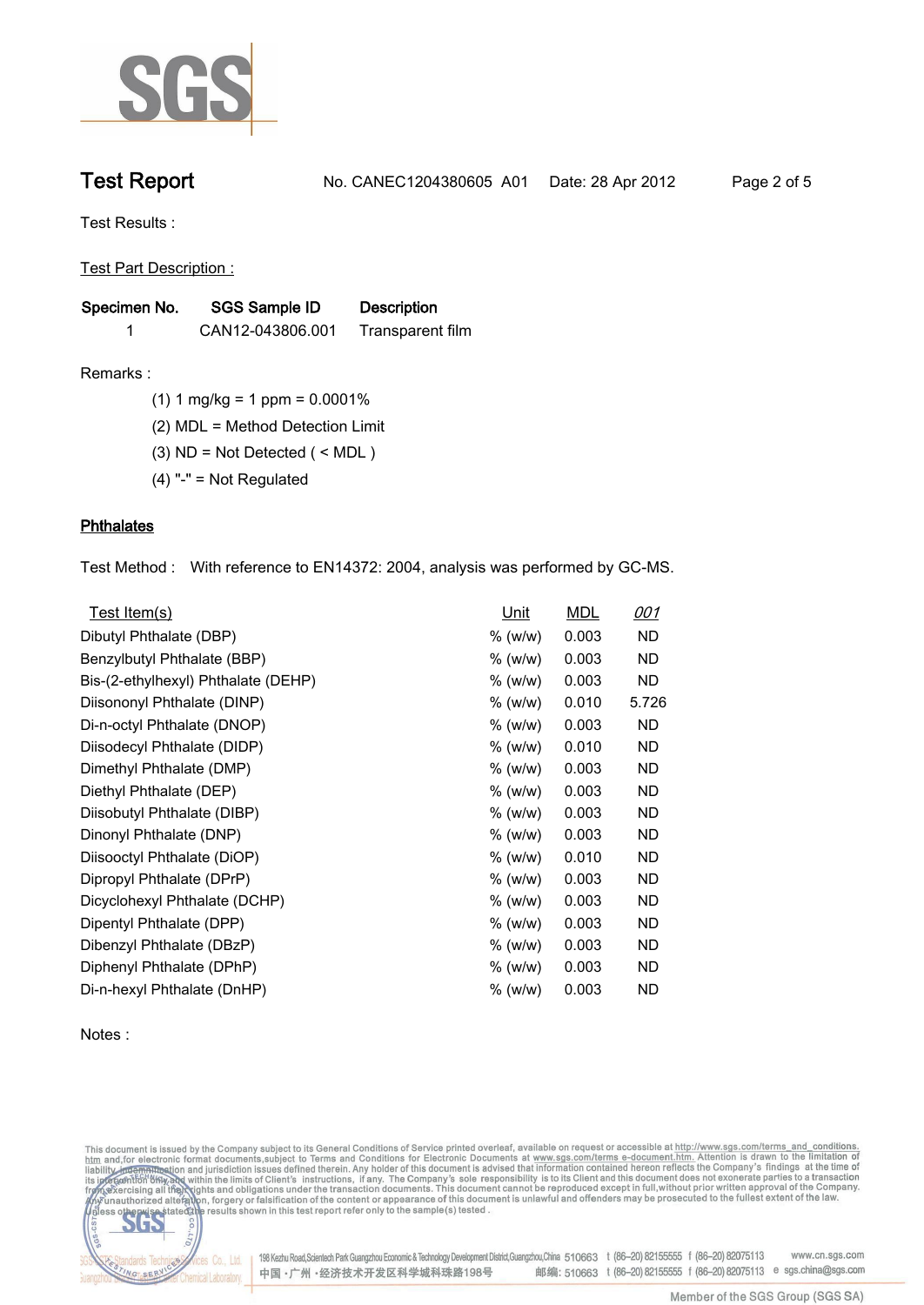

**Test Report. No. CANEC1204380605 A01 Date: 28 Apr 2012. Page 3 of 5.**

**(1)DBP,BBP,DEHP Reference information: Entry 51 of Regulation (EC) No 552/2009 amending Annex XVII of REACH Regulation (EC) No 1907/2006 (previously restricted under Directive 2005/84/EC): i) Shall not be used as substances or in mixtures, in concentrations greater than 0.1 % by weight of the plasticised material, in toys and childcare articles.** 

**ii) Toys and childcare articles containing these phthalates in a concentration greater than 0.1 % by weight of the plasticised material shall not be placed on the market.** 

**Please refer to Regulation (EC) No 552/2009 to get more detail information**

**DINP, DNOP, DIDP Reference information: Entry 52 of Regulation (EC) No 552/2009 amending Annex XVII of REACH Regulation (EC) No 1907/2006 (previously restricted under Directive 2005/84/EC).** 

**i) Shall not be used as substances or in mixtures, in concentrations greater than 0.1 % by weight of the plasticised material, in toys and childcare articles which can be placed in the mouth by children.** 

**ii) Such toys and childcare articles containing these phthalates in a concentration greater than 0.1 % by weight of the plasticised material shall not be placed on the market.** 

**Please refer to Regulation (EC) No 552/2009 to get more detail information.**

This document is issued by the Company subject to its General Conditions of Service printed overleaf, available on request or accessible at http://www.sgs.com/terms\_and\_conditions.<br>htm\_and,for electronic format documents,s



198 Kezhu Road, Scientech Park Guangzhou Economic & Technology Development District, Guangzhou, China 510663 t (86-20) 82155555 f (86-20) 82075113 www.cn.sgs.com 邮编: 510663 t (86-20) 82155555 f (86-20) 82075113 e sgs.china@sgs.com 中国·广州·经济技术开发区科学城科珠路198号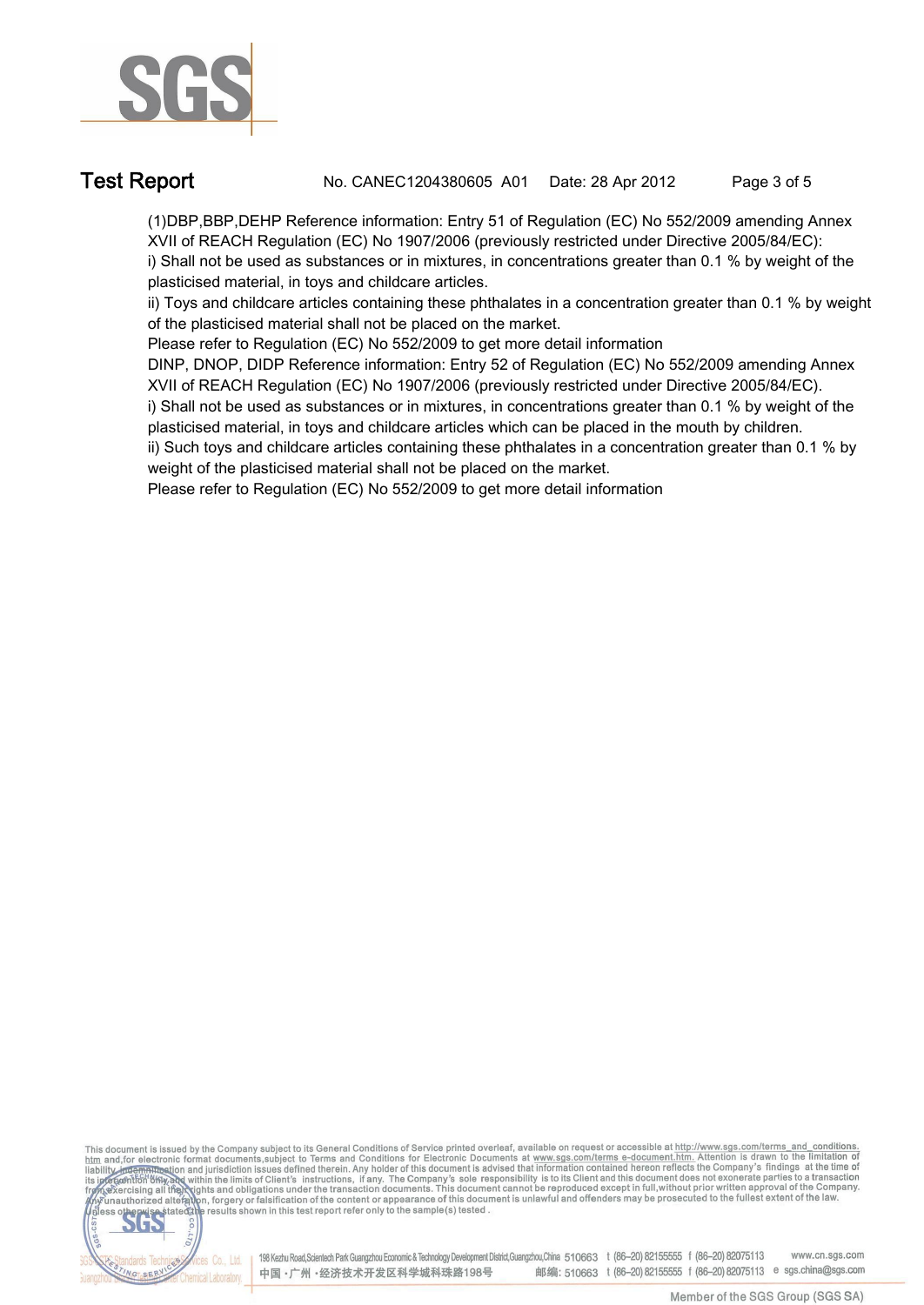

**Test Report. No. CANEC1204380605 A01 Date: 28 Apr 2012. Page 4 of 5.**

**ATTACHMENTS Phthalates Testing Flow Chart 1)** Name of the person who made testing: **Tina Zhao**

**2)** Name of the person in charge of testing: **Ryan Yang**



This document is issued by the Company subject to its General Conditions of Service printed overleaf, available on request or accessible at http://www.sgs.com/terms\_and\_conditions.<br>It and for electronic format documents,su co **202** 198 Kezhu Road,Scientech Park Guangzhou Economic & Technology Development District,Guangzhou,China 510663 t (86-20) 82155555 f (86-20) 82075113 www.cn.sgs.com dards Ter vices Co., Ltd. 邮编: 510663 t (86-20) 82155555 f (86-20) 82075113 e sgs.china@sgs.com 中国·广州·经济技术开发区科学城科珠路198号 NG SER **Chemical Laboratory**